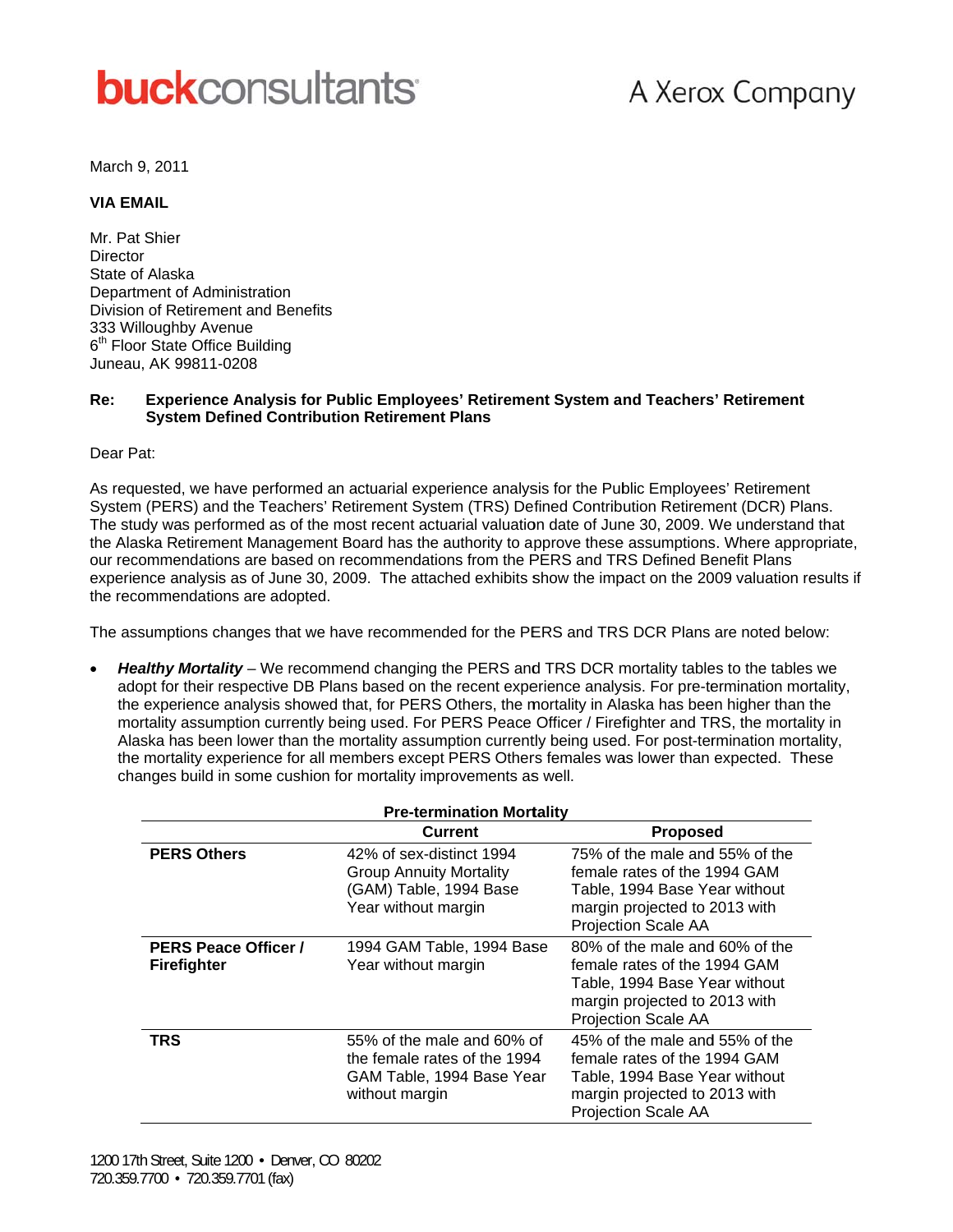|                                   | <b>Post-termination Mortality</b>                                                                                                        |                                                                                                                                                                        |  |  |  |  |
|-----------------------------------|------------------------------------------------------------------------------------------------------------------------------------------|------------------------------------------------------------------------------------------------------------------------------------------------------------------------|--|--|--|--|
| <b>Current</b><br><b>Proposed</b> |                                                                                                                                          |                                                                                                                                                                        |  |  |  |  |
| <b>PERS</b>                       | Sex-distinct 1994 GAM Table,<br>1994 Base Year without<br>margin                                                                         | 1994 GAM Table, 1994 Base<br>Year without margin projected to<br>2013 with Projection Scale AA,<br>with a 1-year set-forward for<br>females                            |  |  |  |  |
| <b>TRS</b>                        | Sex-distinct 1994 GAM Table,<br>1994 Base Year without<br>margin, with a 3-year setback<br>for males and a 1-year<br>setback for females | 1994 GAM Table, 1994 Base<br>Year without margin projected to<br>2013 with Projection Scale AA,<br>with a 4-year setback for males<br>and a 3-year setback for females |  |  |  |  |

Disabled Mortality – Since there have been no disabled retirees, there is no experience to analyze for this  $\bullet$ assumption. We recommend updating this table to the more recent RP-2000 Disabled Retiree Mortality Table to be consistent with our recommendation for the DB Plans.

|             | <b>Current</b>                                                                                     | <b>Proposed</b>                                    |
|-------------|----------------------------------------------------------------------------------------------------|----------------------------------------------------|
| <b>PERS</b> | 1979 PBGC Disability Mortality<br>Table for those receiving Social<br>Security disability benefits | RP-2000 Disabled Retiree<br><b>Mortality Table</b> |
| <b>TRS</b>  | 1979 PBGC Disability Mortality<br>Table for those receiving Social<br>Security disability benefits | RP-2000 Disabled Retiree<br><b>Mortality Table</b> |

Termination - Based on the recent experience analysis, actual terminations exceeded expected  $\bullet$ terminations for nearly all groups. We typically recommend withdrawal rates with a margin of about 10% for conservatism. This should offset actuarial losses that is often experienced due to new entrants with prior service or rehires who repay refunded contributions to reinstate prior service credit. The table below summarizes the current and proposed rates.

|                                                   | <b>Current</b>                                                                                                                                                                          | <b>Proposed</b>                                                                                                                                                              |
|---------------------------------------------------|-----------------------------------------------------------------------------------------------------------------------------------------------------------------------------------------|------------------------------------------------------------------------------------------------------------------------------------------------------------------------------|
| <b>PERS Others</b>                                | Unisex select rates<br>$\bullet$<br>5-year select period<br>Sex-distinct age based ultimate<br>rates<br>Ultimate rates are DB Plan's<br>$\bullet$<br>rates loaded by 10%                | Unisex select rates<br>$\bullet$<br>Increase first two select rates<br>Ultimate rates are sex-distinct<br>$\bullet$<br>and are the proposed DB Plan's<br>rates loaded by 10% |
| <b>PERS Peace Officer /</b><br><b>Firefighter</b> | Unisex select rates<br>$\bullet$<br>5-year select period<br>$\bullet$<br>• Sex-distinct age based ultimate<br>rates<br>Ultimate rates are DB Plan's<br>$\bullet$<br>rates loaded by 10% | Unisex select rates<br>Increase first select rate<br>• Ultimate rates are sex-distinct<br>and are the proposed DB Plan's<br>rates loaded by 10%                              |
| TRS                                               | Unisex select rates<br>$\bullet$<br>5-year select period<br>Sex-distinct age based ultimate<br>rates<br>Ultimate rates are DB Plan's<br>$\bullet$<br>rates loaded by 10%                | Unisex select rates<br>Increase most select rates<br>Ultimate rates are sex-distinct<br>$\bullet$<br>and are the proposed DB Plan's<br>rates loaded by 10%                   |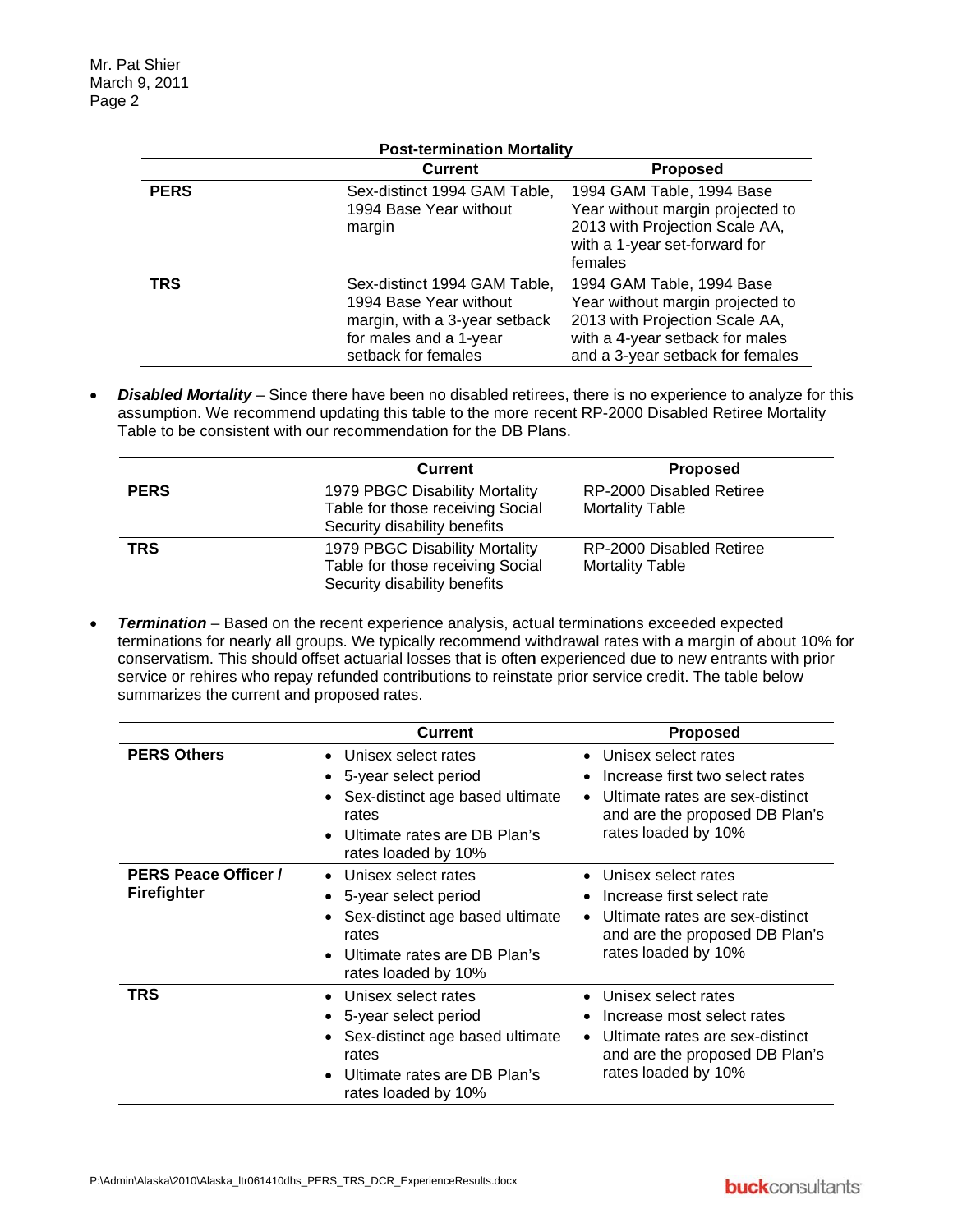Mr. Pat Shier March 9, 2011 Page 3

- **Retirement** Since there have been no retirees in the DCR Plans, there is no experience to analyze for this assumption. We recommend no change to the current retirement rates.
- **Disability** Since there have been no disabled retirees in the past five years, there is no experience to analyze for this assumption. We recommend changing the PERS and TRS DCR disability rates to the rates we recommended for their respective DB Plans based on the recent experience analysis.
- **Married Assumption** Generally, we assume a portion of members will be married at retirement regardless of their marital status at the valuation date. Based on the recent experience analysis for the PERS and TRS DB Plans, we recommend no change to the current assumption.

|                     | <b>PERS Others</b> |        | <b>PERS</b><br><b>Peace Officer/</b><br><b>Firefighter</b> |        | <b>TRS</b>  |               |
|---------------------|--------------------|--------|------------------------------------------------------------|--------|-------------|---------------|
|                     | Male               | Female | Male                                                       | Female | <b>Male</b> | <b>Female</b> |
| Current assumption  | 80%                | 70%    | 80%                                                        | 70%    | 85%         | 75%           |
| Proposed assumption | 80%                | 70%    | 80%                                                        | 70%    | 85%         | 75%           |

Spouse Age Difference – The age difference between husbands and wives is used in conjunction with the marriage assumption to value death benefits, expected optional form of payment elections and postemployment healthcare benefits. We reviewed the actual age differences between husbands and wives for current retirees who have elected a joint and survivor benefit for the DB Plans. Based on the recent experience analysis for the PERS and TRS DB Plans, we recommend no change to the current assumption.

| <b>Current age difference assumption</b> | 3 years younger |
|------------------------------------------|-----------------|
| Proposed age difference assumption       | 3 years younger |

Part-Time Service Earned During the Year - There are members who are employed part-time and participate in PERS and TRS. An assumption is made regarding the amount of service these members will earn during the year. We reviewed members of the DB Plans who were part-time to analyze this assumption. Based on the recent experience analysis for the PERS and TRS DB Plans, we recommend no change for PERS and an increase in the part-time service assumption for TRS.

|                     | <b>PERS Others</b> | <b>PERS</b><br><b>Peace Officer/</b><br><b>Firefighter</b> | TRS |
|---------------------|--------------------|------------------------------------------------------------|-----|
| Current assumption  | .65                | 1.00                                                       | .55 |
| Proposed assumption | .65                | 1.00                                                       | .60 |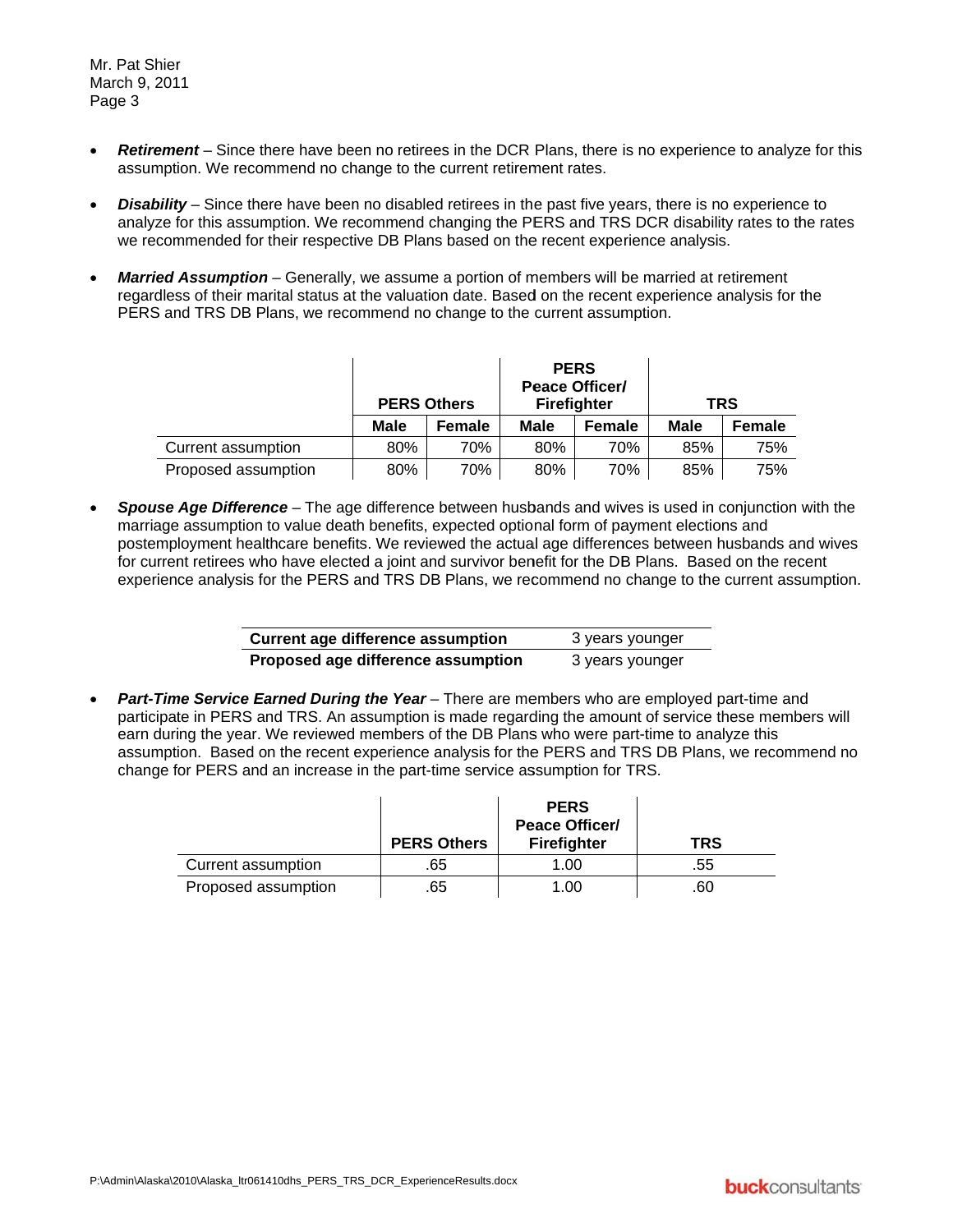**• Occupational vs. Nonoccupational Death and Disability** – The PERS and TRS DCR Plans have defined benefits for members who become disabled or die due to occupational causes. We reviewed the data for members who are currently receiving a disability benefit in the PERS and TRS DB Plans to analyze this assumption. Please note that we do not have data available to determine whether occupational or nonoccupational death benefits are paid. We currently have no disabled members in the PERS or TRS DCR Plans. Based on our review, we recommend no change for TRS and PERS Peace Officer/Firefighters and an increase in the assumption for PERS Others.

|                           | <b>PERS Others</b> | <b>PERS</b><br><b>Peace Officer/</b><br>Firefighter | <b>TRS</b> |
|---------------------------|--------------------|-----------------------------------------------------|------------|
| <b>Disability</b>         |                    |                                                     |            |
| <b>Current assumption</b> | 50%                | 75%                                                 | 15%        |
| Proposed assumption       | 55%                | 75%                                                 | 15%        |
| <b>Death</b>              |                    |                                                     |            |
| Current assumption        | 50%                | 75%                                                 | 15%        |
| Proposed assumption       | 55%                | 75%                                                 | 15%        |

- *Investment Return* This assumption is the expected net return on the actuarial value of assets. The asset allocation for the DCR Plans is the same as the DB Plans. Therefore, we recommend using the same investment return rate for the DCR Plans as the Board decides to adopt for PERS and TRS DB Plans. The current 8.25% assumption is within the acceptable range and in our opinion continues to be a reasonable assumption to use. However, expected returns have decreased and there is no longer any margin for conservatism in the 8.25% assumption. We recommend a decrease to either 8.00% or 7.75% be considered. Analysis of all assumption changes in Exhibits 1 and 2 are performed using 8.25%. Exhibit 3 shows the impact on the employer contribution rate of using 7.75% or 8.00% for the investment return assumption.
- **Inflation** Inflation is the critical core component of economic actuarial assumptions. It is a component of the investment return assumption as well as the salary and payroll growth assumption. The current inflation assumption is 3.50%. We recommend using an inflation assumption between 3.00% and 3.50% at this time and adopting the same inflation assumption as the Board adopts for the PERS and TRS DB Plans. Analysis of all economic assumptions in Exhibits 1 and 2 are performed considering this core inflation rate of 3.50%. Exhibit 3 shows the impact on the employer contribution rate of using 3.25% or 3.00% for the inflation assumption.
- Salary We reviewed the salary increases for the PERS and TRS DB Plans over the past four years. We measured actual total pay increases for a four-year period and compared them to the total assumptions. In general, actual increases were more than expected. We recommend keeping the salary scale for the PERS and TRS DCR Plans consistent with the PERS and TRS DB Plans.

|                                         | <b>Average Salary Increase with Inflation</b>  |      |  |  |
|-----------------------------------------|------------------------------------------------|------|--|--|
|                                         | <b>Current Expected</b><br><b>New Expected</b> |      |  |  |
| <b>PERS Others</b>                      |                                                |      |  |  |
| First 5 years                           | 6.6%                                           | 7.1% |  |  |
| After 5 years                           | 4.5%                                           | 4.8% |  |  |
| <b>PERS Peace Officer / Firefighter</b> | 5.1%                                           | 5.2% |  |  |
| TRS                                     | 4.9%                                           | 5.4% |  |  |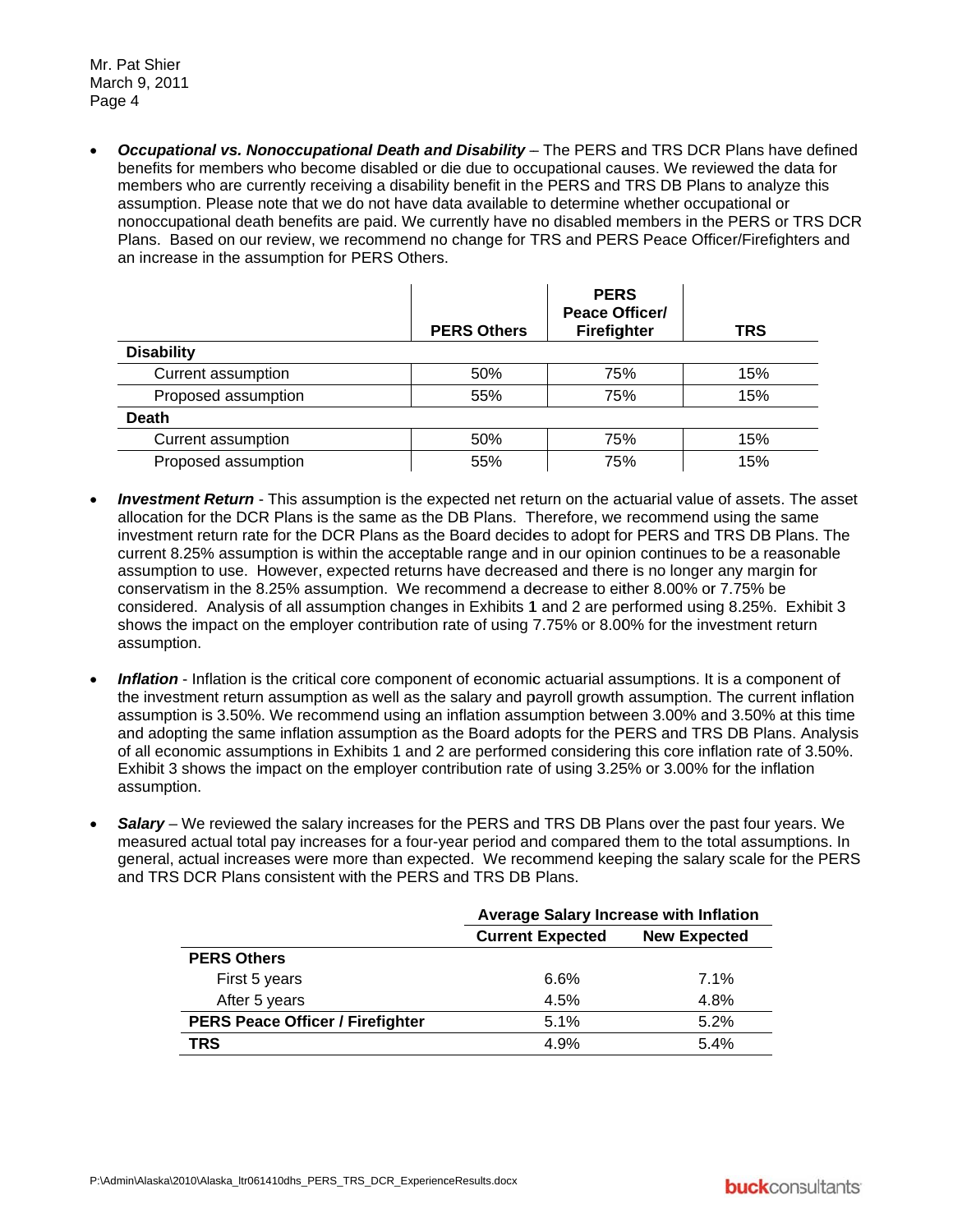Mr. Pat Shier March 9, 2011 Page 5

- **Expected Payroll Growth As part of determining the actuarial contribution rate, the unfunded accrued** liability is amortized over a 25-year period as a level percent of pay. Since pay is expected to increase, an assumption is made for the rate at which total payroll increases. Currently, a net interest rate of 4.09% is used for both PERS and TRS DCR Plans to amortize the unfunded liability. The net interest is the ratio of the valuation interest rate of 8.25% and the expected total payroll growth. The use of a 4.09% net interest rate assumes a total payroll growth of 4.00% and uses a compound interest approach. We recommend no change to the payroll growth assumption for the PERS and TRS DCR Plans.
- Healthcare Costs and Trends We will update the healthcare assumptions to be consistent with the PERS and TRS DB Plans.
- Healthcare Participation The participation assumption is used to estimate how many members elect to participate in the program. Eligible retired members may have coverage under another employer or their spouse, or they may simply elect to waive coverage for a period of time. Members must retire directly from the plan to be eligible for retiree medical coverage. No retiree medical benefits are provided until normal retirement eligibility which is the earlier of a) 30 years of service for TRS and Others members and 25 years of service for Peace/Officer Firefighter members or b) Medicare eligible and 10 years of service. The member's premium is 100% until they are Medicare eligible. The Medicare-eligible premium is based on the member's years of service. We recommend the following healthcare participation assumptions if the member is Medicare eligible.

| <b>Years of Service</b> | <b>Current</b> | <b>Proposed</b> |
|-------------------------|----------------|-----------------|
| $10 - 14$               | 100%           | 75%             |
| $15 - 19$               | 100%           | 80%             |
| $20 - 24$               | 100%           | 85%             |
| $25 - 29$               | 100%           | 95%             |
| $30+$                   | 100%           | 100%            |

The participation rates were estimated based on our current understanding of the proposed plan designs, State HRA contribution rates, and estimated HRA balances at retirement. We also estimated time to exhaust the HRA and retiree elections of other Medicare options. These assumptions are subject to change upon final decisions regarding future DCR plan design and HRA contributions.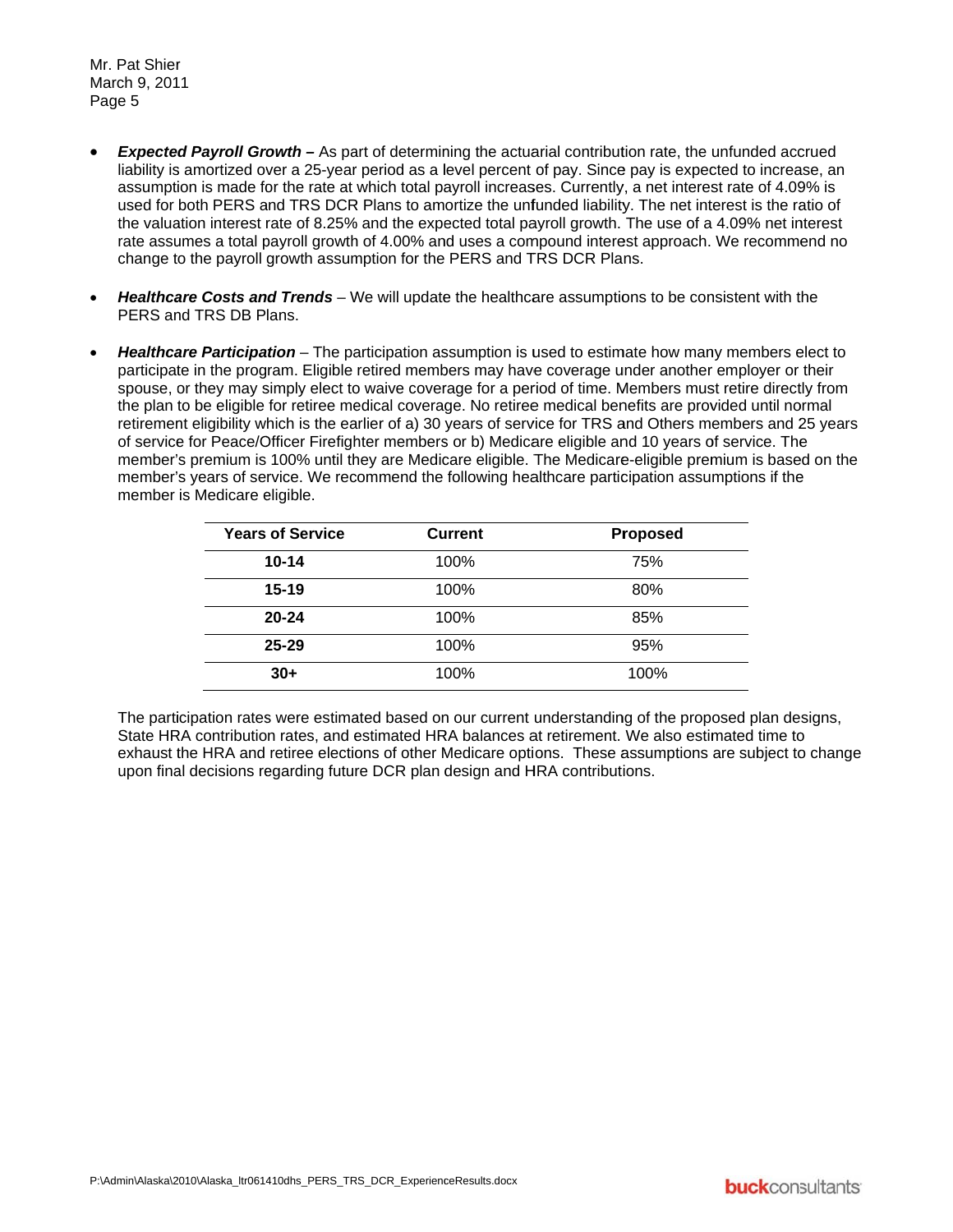Mr. Pat Shier March 9, 2011 Page 6

#### **RESULTS**

We have calculated the employer contribution rate and funded ratio assuming the new assumptions and methods are changed effective June 30, 2009 to illustrate the impact of the changes to the employer contribution rate. The data, plan provisions, other methods and other assumptions are the same as those used in the most recent actuarial valuation dated June 30, 2009. These results are contained in the attachments.

If you have any questions regarding this letter, please call.

Sincerely,

David H. Alaskinsky

David H. Slishinsky, ASA **Principal and Consulting Actuary** 

 $/mlp$ 

#### Enclosures

Ms. Teresa Kesey, State of Alaska  $C$ : Ms. Melissa Bissett, Buck Consultants Ms. Michelle DeLange, Buck Consultants Mr. Chris Hulla, Buck Consultants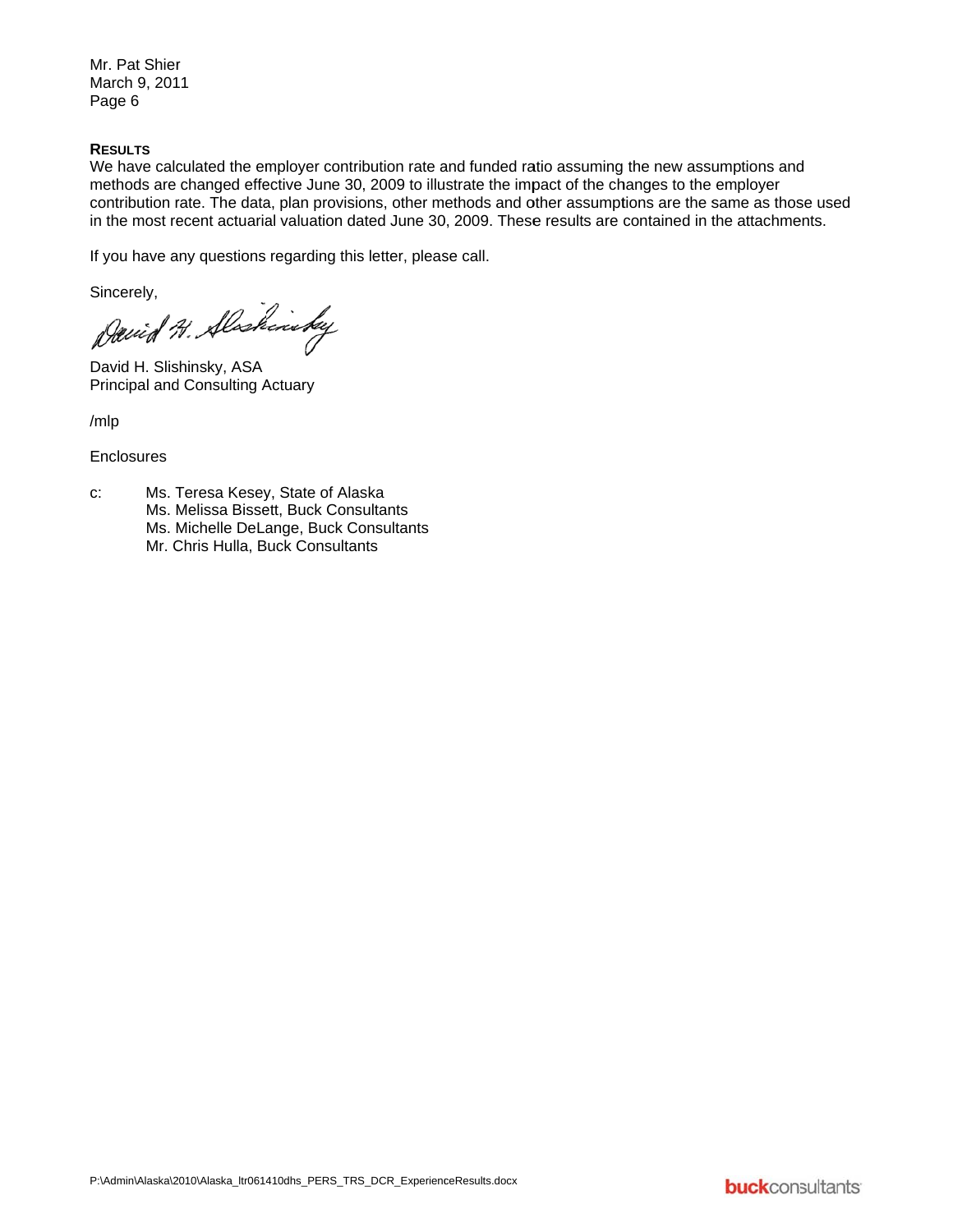### **State of Alaska PERS DCR Plan Impact of Proposed Changes**

|                                             |                                                                                                             |                                                | <b>Occupational Death &amp; Disability</b> | <b>Healthcare</b>                              |                     | <b>Total</b>                                   |                     |
|---------------------------------------------|-------------------------------------------------------------------------------------------------------------|------------------------------------------------|--------------------------------------------|------------------------------------------------|---------------------|------------------------------------------------|---------------------|
|                                             | <b>Description of Change</b>                                                                                | <b>Employer</b><br><b>Contribution</b><br>Rate | <b>Funded Ratio</b>                        | <b>Employer</b><br><b>Contribution</b><br>Rate | <b>Funded Ratio</b> | <b>Employer</b><br><b>Contribution</b><br>Rate | <b>Funded Ratio</b> |
| <b>Before Changes</b>                       |                                                                                                             | 0.20%                                          | 778.7%                                     | 0.51%                                          | 139.9%              | 0.71%                                          | 199.6%              |
| <b>Pre-termination</b><br><b>Mortality</b>  | Decreased rates for P/F. Increased<br>most rates for Others.                                                | 0.01%                                          | (5.8)%                                     | $0.00\%$                                       | 0.8%                | 0.01%                                          | 0.9%                |
| <b>Post-termination</b><br><b>Mortality</b> | Decreased most rates.                                                                                       | $0.00\%$                                       | $0.0\%$                                    | 0.02%                                          | (4.2)%              | 0.02%                                          | (5.5)%              |
| <b>Disabled Mortality</b>                   | Decreased most rates.                                                                                       | 0.01%                                          | $(38.0)\%$                                 | 0.00%                                          | (0.2)%              | 0.01%                                          | (1.2)%              |
| <b>Termination Rates</b>                    | Increased some select rates.<br>Decreased all ultimate rates for P/F<br>and some ultimate rates for Others. | 0.01%                                          | $(49.7)\%$                                 | 0.01%                                          | (5.6)%              | 0.02%                                          | (8.5)%              |
| <b>Disability Rates</b>                     | No change for P/F. Decreased rates<br>for Others.                                                           | $(0.01)$ %                                     | 10.6%                                      | $(0.01)\%$                                     | (0.2)%              | (0.02)%                                        | 0.0%                |
| Occupational<br><b>Assumption</b>           | No change for P/F. Increased from<br>50% to 55% for Others.                                                 | 0.01%                                          | $(12.1)\%$                                 | 0.01%                                          | (0.4)%              | 0.02%                                          | (0.8)%              |
| <b>Salary Scale</b>                         | Increased most rates.                                                                                       | 0.00%                                          | $(3.0)\%$                                  | 0.00%                                          | $0.0\%$             | $0.00\%$                                       | (0.1)%              |
| <b>Healthcare</b><br><b>Participation</b>   | Decreased rates for less than 30<br>years and based rates on years of<br>service.                           | 0.00%                                          | $0.0\%$                                    | $(0.12)\%$                                     | 27.4%               | $(0.12)\%$                                     | 34.3%               |
| <b>Total Changes</b>                        |                                                                                                             | 0.03%                                          | $(98.0\%)$                                 | $(0.09\%)$                                     | 17.6%               | $(0.6\%)$                                      | 19.1%               |
| <b>After Changes</b>                        |                                                                                                             | 0.23%                                          | 680.7%                                     | 0.42%                                          | 157.5%%             | 0.65%                                          | 218.7%              |

The healthcare participation assumption significantly decreases the employer contribution rate. The new assumptions and methods in total increase the funding ratio and decrease the employer contribution rate.

Please note that these results exclude any salary increases and demographic changes experienced since June 30, 2009.

Please note that these results use an 8.25% investment return and 3.50% inflation assumption.

This is an attachment to the letter dated March 9, 2011.

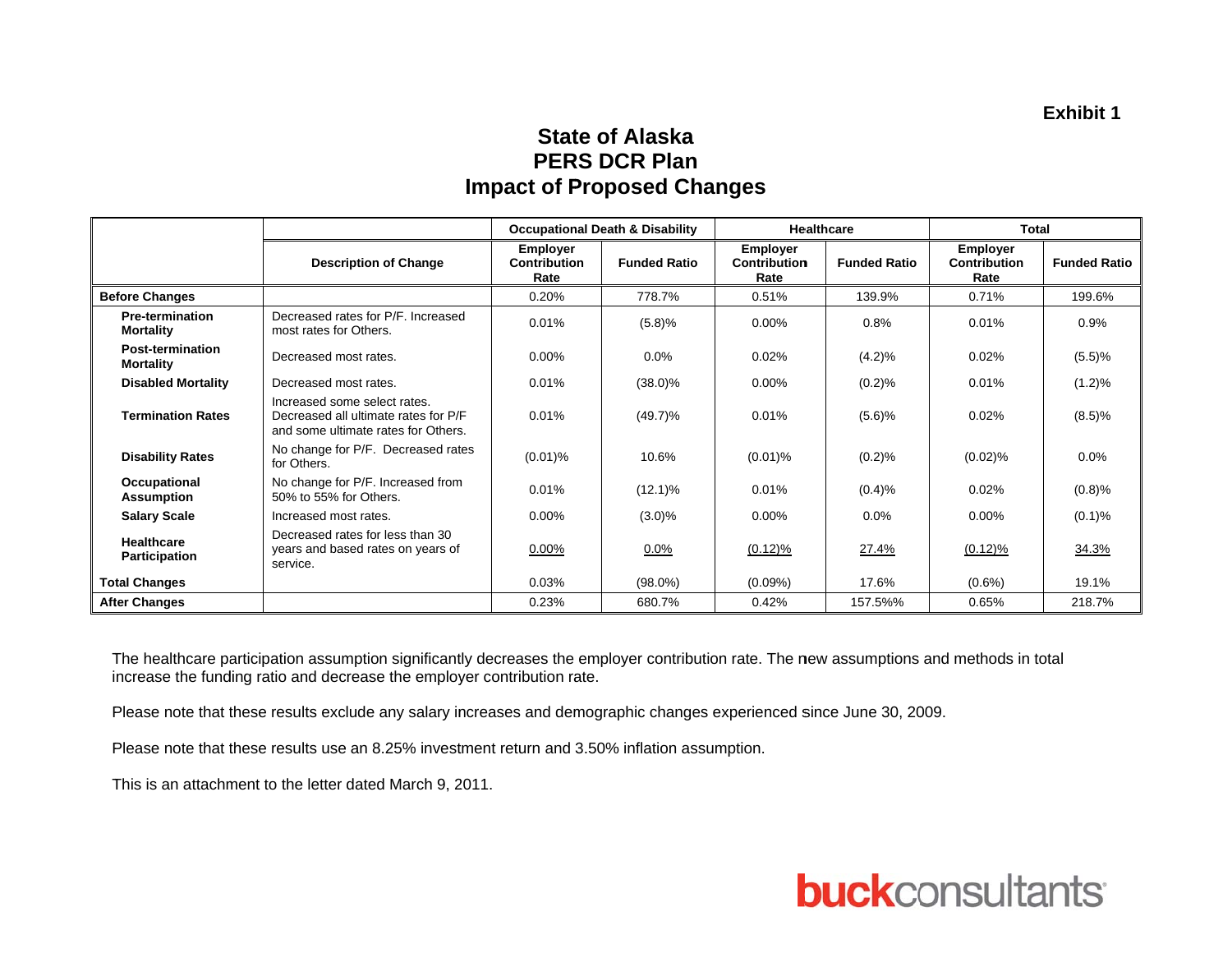### **State of Alaska TRS DCR Plan Impact of Proposed Changes**

|                                            |                                                                                                                    |                                                | <b>Occupational Death &amp; Disability</b> | Healthcare                              |                     | <b>Total</b>                                   |                     |
|--------------------------------------------|--------------------------------------------------------------------------------------------------------------------|------------------------------------------------|--------------------------------------------|-----------------------------------------|---------------------|------------------------------------------------|---------------------|
|                                            | <b>Description of Change</b>                                                                                       | <b>Employer</b><br><b>Contribution</b><br>Rate | <b>Funded Ratio</b>                        | <b>Employer</b><br>Contribution<br>Rate | <b>Funded Ratio</b> | <b>Employer</b><br><b>Contribution</b><br>Rate | <b>Funded Ratio</b> |
| <b>Before Changes</b>                      |                                                                                                                    | $0.00\%$                                       | 7,650.0%                                   | 0.58%                                   | 162.7%              | 0.58%                                          | 234.5%              |
| <b>Pre-termination</b><br><b>Mortality</b> | Decreased rates.                                                                                                   | $0.00\%$                                       | 1,275.0%                                   | 0.01%                                   | (1.6)%              | 0.01%                                          | $(2.0)\%$           |
| Post-termination<br><b>Mortality</b>       | Decreased rates.                                                                                                   | $0.00\%$                                       | $0.0\%$                                    | 0.06%                                   | $(11.8)\%$          | 0.06%                                          | (16.9)%             |
| <b>Disabled Mortality</b>                  | Decreased most rates.                                                                                              | 0.00%                                          | 811.4%                                     | 0.00%                                   | (0.1)%              | $0.00\%$                                       | 0.0%                |
| <b>Termination Rates</b>                   | Increased most select rates.<br>Decreased ultimate rates for males.<br>No change in ultimate rates for<br>females. | 0.00%                                          | $0.0\%$                                    | $(0.02)\%$                              | 0.5%                | $(0.02)\%$                                     | 0.7%                |
| <b>Disability Rates</b>                    | Decreased rates.                                                                                                   | $0.00\%$                                       | 973.6%                                     | $0.00\%$                                | (0.9)%              | $0.00\%$                                       | $(1.1)\%$           |
| <b>Part Time Service</b>                   | Increased from 0.55 to 0.60 years.                                                                                 | $0.00\%$                                       | $0.0\%$                                    | 0.01%                                   | $0.0\%$             | 0.01%                                          | $0.0\%$             |
| <b>Salary Scale</b>                        | Increased most rates.                                                                                              | $0.00\%$                                       | $0.0\%$                                    | $(0.01)\%$                              | $0.0\%$             | $(0.01)\%$                                     | $0.0\%$             |
| <b>Healthcare Participation</b>            | Decreased rates for less than 30<br>years and based rates on years of<br>service.                                  | $0.00\%$                                       | $0.0\%$                                    | $(0.12)\%$                              | 26.7%               | $(0.12)\%$                                     | 38.2%               |
| <b>Total Changes</b>                       |                                                                                                                    | $0.00\%$                                       | 3,060.0%                                   | (0.07%)                                 | 12.8%               | $(0.07\%)$                                     | 18.9%               |
| <b>After Changes</b>                       |                                                                                                                    | $0.00\%$                                       | 10,710.0%                                  | 0.51%                                   | 175.5%              | 0.51%                                          | 253.4%              |

The healthcare participation assumption significantly decreases the employer contribution rate. The new assumptions and methods in total increase the funding ratio and decrease the employer contribution rate.

Please note that these results exclude any salary increases and demographic changes experienced since June 30, 2009.

Please note that these results use an 8.25% investment return and 3.50% inflation assumption.

This is an attachment to the letter dated March 9, 2011.